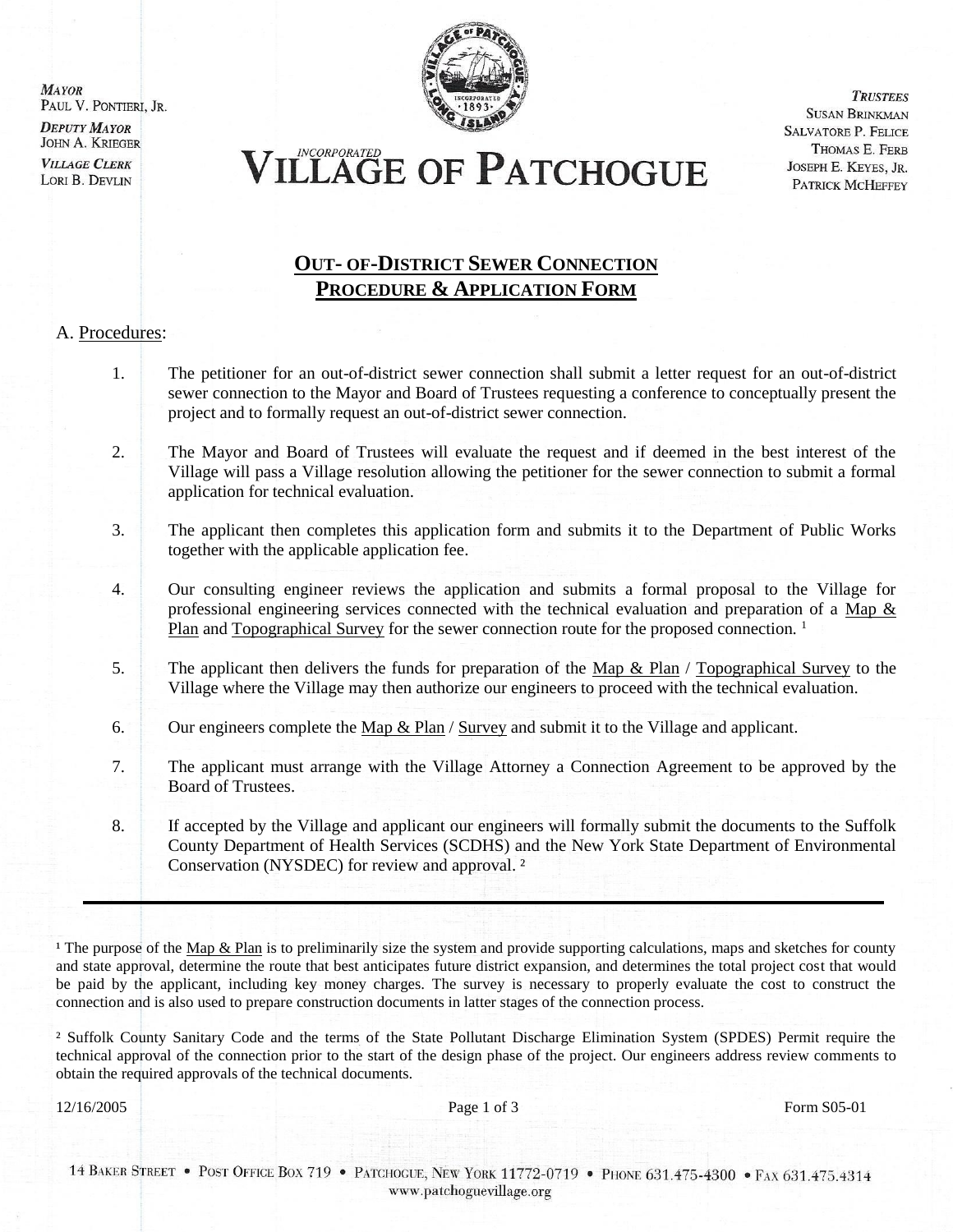**MAYOR** PAUL V. PONTIERI, JR. **DEPUTY MAYOR JOHN A. KRIEGER VILLAGE CLERK** LORI B. DEVLIN



**TRUSTEES SUSAN BRINKMAN SALVATORE P. FELICE** THOMAS E. FERB JOSEPH E. KEYES, JR. PATRICK MCHEFFEY

**ILLAGE OF PATCHOGUE** 

### **OUT- OF-DISTRICT SEWER CONNECTION PROCEDURE & APPLICATION FORM**

- 9. At such time as the applicant wishes to proceed with the connection process, the applicant delivers to the Village funds for the design of the construction documents as enumerated in the Map & Plan.<sup>3</sup>
	- a. Upon county and state approval of the Map & Plan our engineers prepare Plans and Specifications for the sewer connection piping and facilities as outlines in the approved Map & Plan.
	- b. The documents are submitted to SCDHS for review and approval.
	- c. Key money is also delivered at this time.<sup>4</sup>
	- 10. Upon county approval, the Plans and Specifications are given to the applicant for construction by Village pre-qualified contractors who have experience in this type of construction.
		- a. The applicant can select any pre-qualified contractor to construct the system.
		- b. The cost to construct the sewer connection system is to be borne completely by the applicant for sewer service.
	- 11. The system is constructed with observation of construction being performed by the Village and our consulting engineer in accordance with the degree appropriate for the project.<sup>5</sup>

<sup>3</sup> The summary of funds that are enumerated in the  $\text{Map} \& \text{Plan}$  shall remain in effect for a period of one year from the date of the document. The Village may increase such required funds as it deems necessary.

<sup>4</sup> Key Money is a fund established by the Village to plan, design, and construct the upgrade and expansion of the Village of Patchogue Water Pollution Control Facility.

<sup>5</sup> Observation of construction is performed by our Village engineers for off-site construction. On-site construction is coordinated through the Superintendent and the Village Building Department.

12/16/2005 **Page 2 of 3** Form S05-01